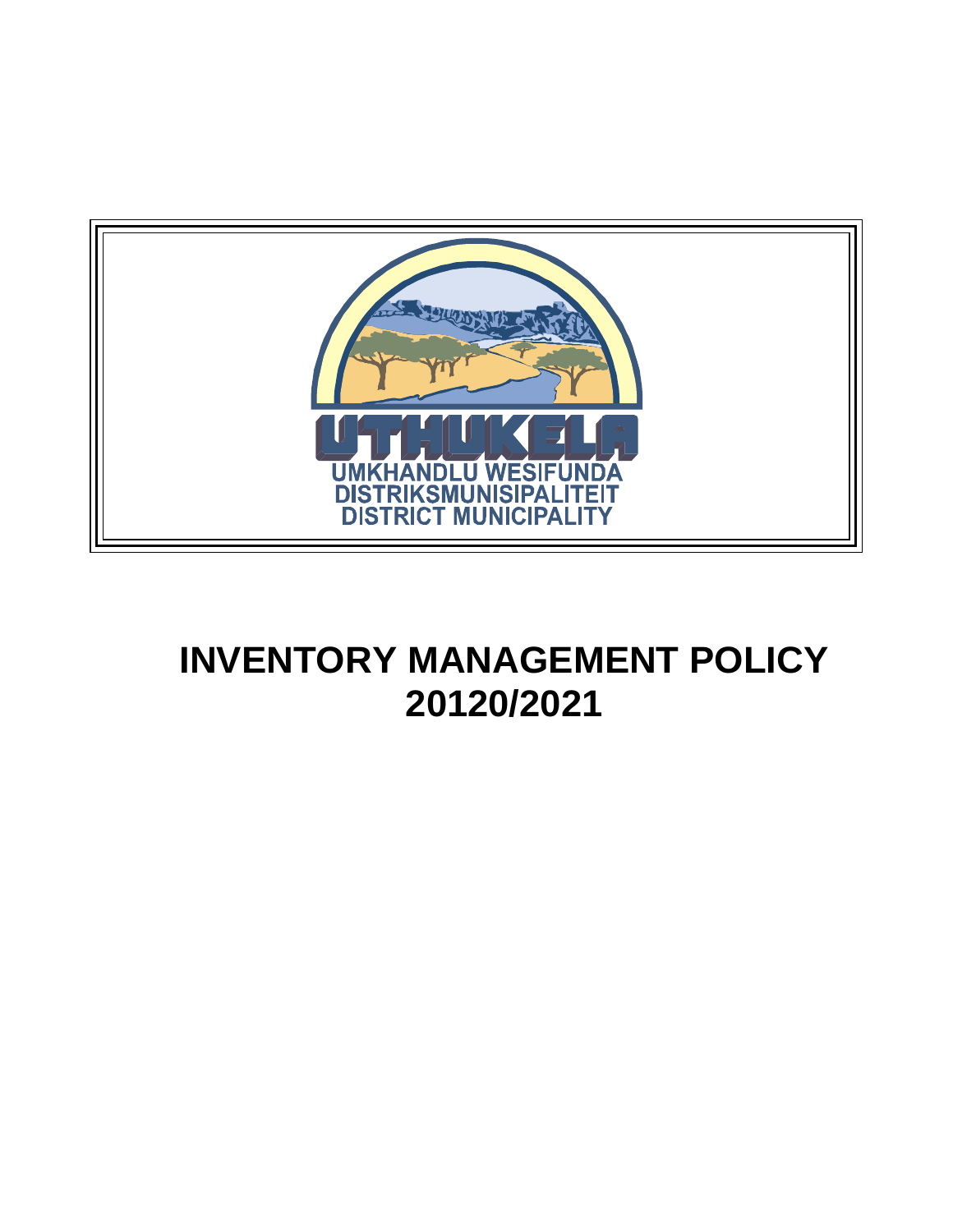## **1. INTRODUCTION**

This policy has been developed to ensure that inventory purchased and distributed is fully controlled, recorded and accounted for and the related costs are adequately managed.

# **2. DEFINITIONS**

In this Policy, unless the context indicates otherwise, the following definitions are applied:-

| "Accounting Officer"  | means the Municipal Manager for the Municipality as<br>contemplated in section 60 of the Local Government:<br>Municipal Finance Management Act, 56 of 2003 |
|-----------------------|------------------------------------------------------------------------------------------------------------------------------------------------------------|
| "CFO"                 | means the Chief Financial Officer designated in terms of<br>section 80(2) (a) of the Local Government: Municipal<br>Finance Management Act, 56 of 2003     |
| "Cost"                | shall comprise costs of purchase, costs conversion and<br>other costs incurred in bringing the inventories to their<br>present location and condition      |
| "Delegated authority" | means the official who is given the authority for relevant<br>functions in terms of the municipality's written delegations;                                |
| "Good received note"  | means a document which is used to acknowledge the<br>receipt of goods in good condition and correct quantities                                             |
| "Inventories"         | means materials or supplies to be consumed in the<br>rendering of services                                                                                 |
| "obsolete inventory"  | means items that have expired or redundant or damaged                                                                                                      |
| "Logistics officer"   | shall mean the person appointed as Logistics officer under<br>section 4.1 below.                                                                           |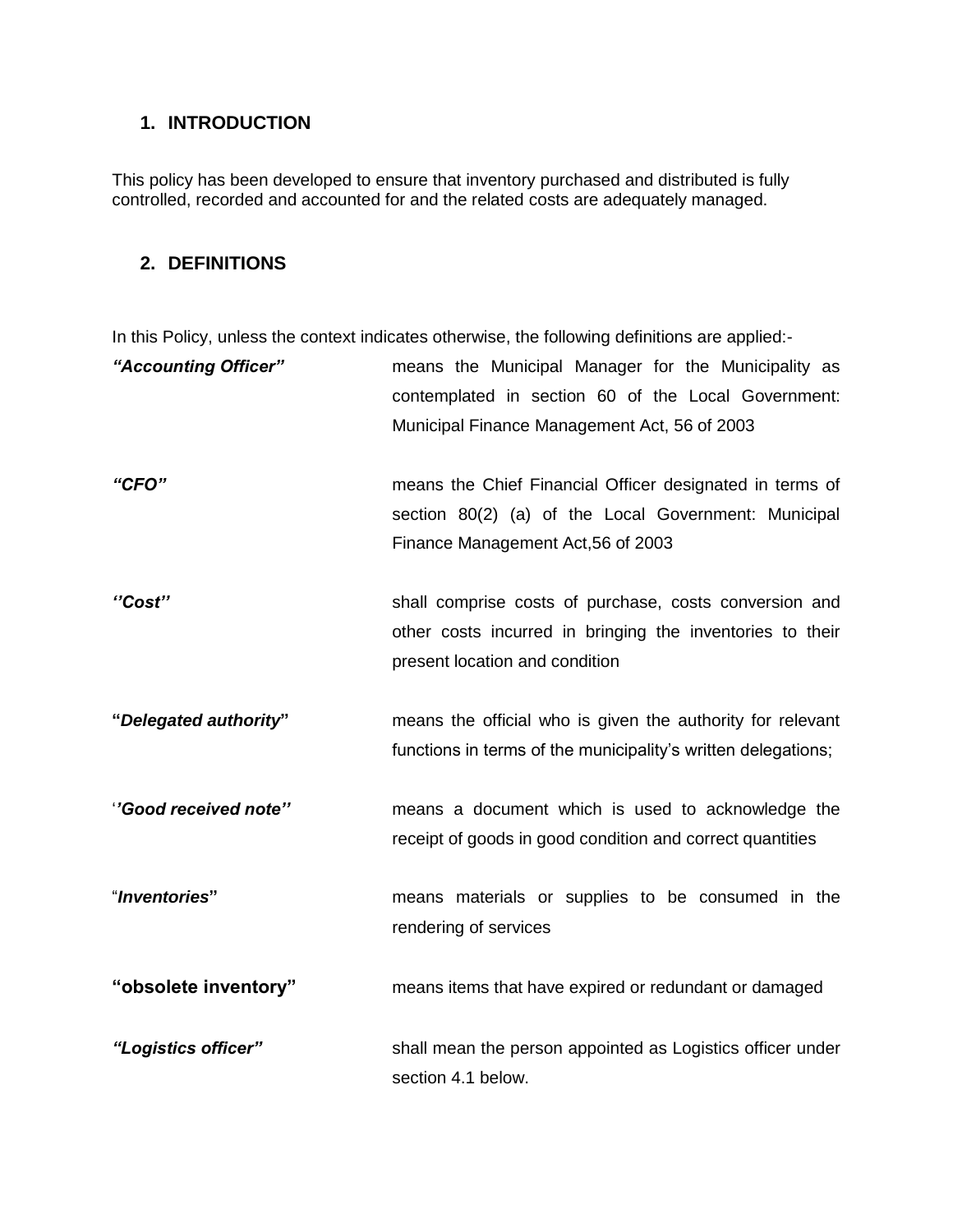| "Municipality"        | shall mean the UThukela District Municipality;                                                                                                                                               |
|-----------------------|----------------------------------------------------------------------------------------------------------------------------------------------------------------------------------------------|
|                       |                                                                                                                                                                                              |
| "Net Realisable"      | Is the estimated selling price in the ordinary course of<br>operations less the estimated costs of completion and<br>estimated costs necessary to make the sale exchange or<br>distribution. |
| "Obsolete inventory"  | means items that have expired, are redundant or<br>damaged;                                                                                                                                  |
| "Re-order level"      | means the level of inventory at which inventory is re-<br>ordered;                                                                                                                           |
| "Requisition form"    | means a written request to the Inventory Supervisor to<br>supply specified inventory;                                                                                                        |
| "Responsible manager" | means the official responsible for the budget of an<br>organizational unit in the municipality, directorate or<br>institution;                                                               |
| "Store"               | means a place where inventory is stored and reserved for<br>future use, or a source from which supplies may be drawn;                                                                        |
| "Store man"           | means the official responsible for the requisition, receipt,<br>issue, recording, safeguarding of inventory and cost-<br>effective and efficient management of inventory.                    |
| "Stock issue note"    | means a document which is used to authorize the removal<br>or issue of stock items from stores.                                                                                              |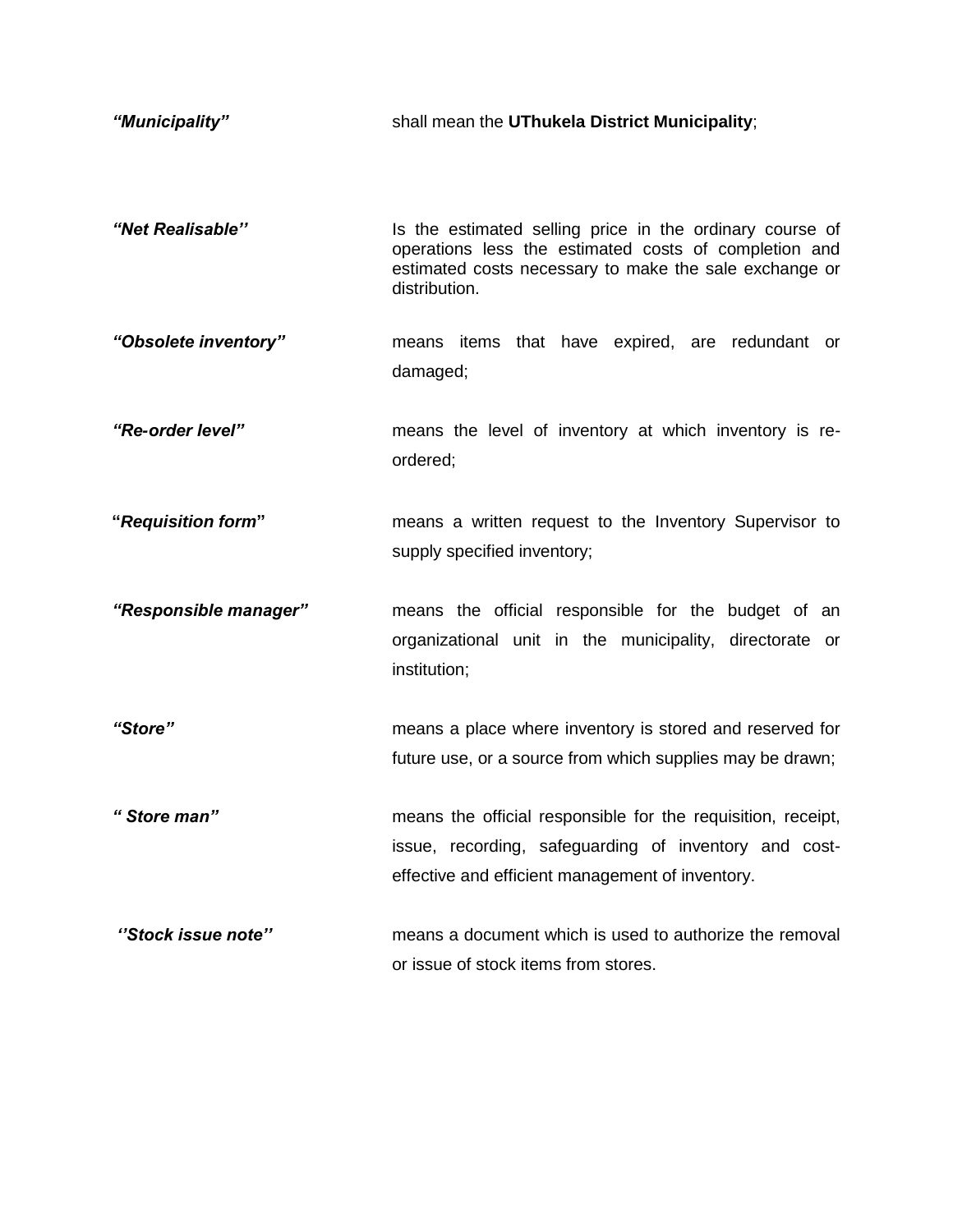## **3. OBJECTIVE OF THE POLICY**

The policy aims to achieve the following objectives which are to:-

- a) Provide guidelines that employees of the Municipality must follow in the management and control of inventory, including safeguarding and disposal of inventory.
- b) Procure inventory in line with the established procurement principles contained in the Municipality's Supply Chain Management Policy.
- c) Eliminate any potential misuse of inventory and possible theft.

## **4. LEGAL FRAMEWORK**

- 4.1 In terms of the MFMA, the Accounting Officer for a municipality must:
	- a) Be responsible for the effective, efficient, economical and transparent use of the resources of the municipality as per section 62 (1) (a);
	- b) Take all reasonable steps to prevent unauthorised, irregular and fruitless and wasteful expenditure and other losses as per section 62(1)(d);
	- c) Be responsible for the management, including the safeguarding and the maintenance of the assets, and for the management of the liabilities, of the municipality as per section 63 (1) (a) and (b).
- 4.2 In terms of the following paragraph of GRAP 12: Inventories shall be recognized as an asset if, and only if,
	- a) it is probable that future economic benefits or service potential associated with the item will flow to the entity ,and
	- b) the cost of the inventories can be measured reliably.

## **5. APPOINMENT OF RESPONSIBLE OFFICIALS**

- 5.1 The CFO must delegate, in writing, officials to perform the duties of a Storeman in terms of this Policy.
- 5.2 Adequate segregation of duties between the requisition, receipt, recording, storage and safekeeping of inventory and the management and control thereof must be maintained to avoid the potential occurrence of errors and fraud.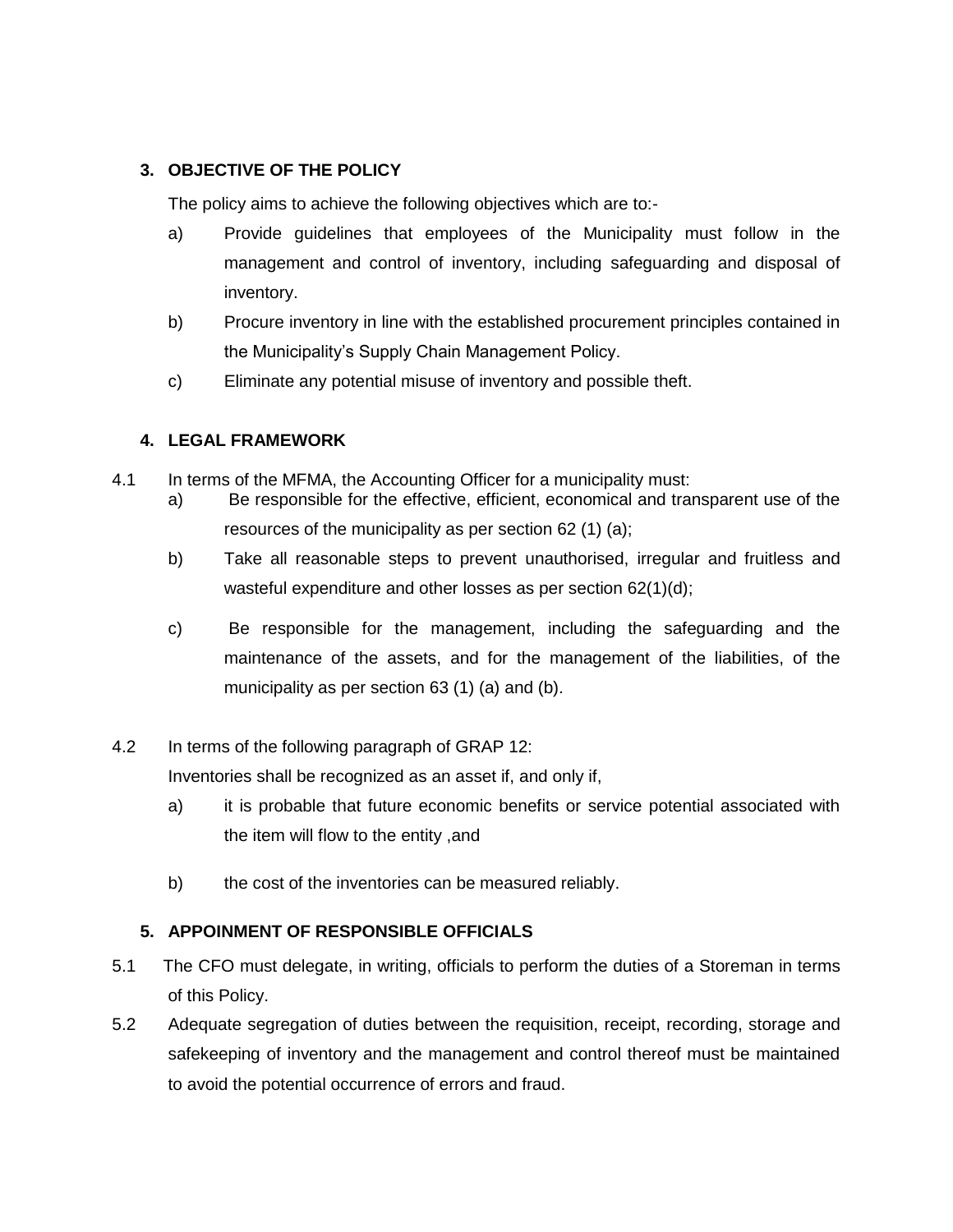### **6. SCOPE**

This policy applies to UThukela District Municipality's inventory received by the Storeman and issued to users.

This policy specifically excludes:

- a) Pharmaceutical inventory, livestock and face value forms; and
- b) Equipment and other assets not defined as inventory;

## **7. INVENTORY PROCEDURES**

The procedures for inventory must be followed to ensure that:

- a) Inventory is safeguarded at all times;
- b) There are accurate records of quantities on hand at all times;
- c) Optimum inventory levels are maintained to meet the needs of users;
- d) Only authorised issues of inventory are made to users; and
- e) Items placed in store are secured and only used for the purpose for which they were purchased.

#### **8. INVENTORY RECORDS**

An inventory record/register/database must be maintained for all inventory items, either manually and / or electronically.

- 8.1 All relevant information must be included for the proper management and control of all inventory items. It is recommended that details include but are not limited to:
	- a) Order number/date;
	- b) Item description;
	- c) Quantity and value of stock on hand;
	- d) Quantity and value of stock received;
	- e) Quantity and value of stock issued;
	- f) Re-order level;
	- g) Optimum inventory level;
	- h) Quantity and value of obsolete stock; and
	- i) Opening/closing balance.
- 8.2 An inventory register/database must be printed monthly and the hard copy filed in a chronological order to maintain a proper audit trail.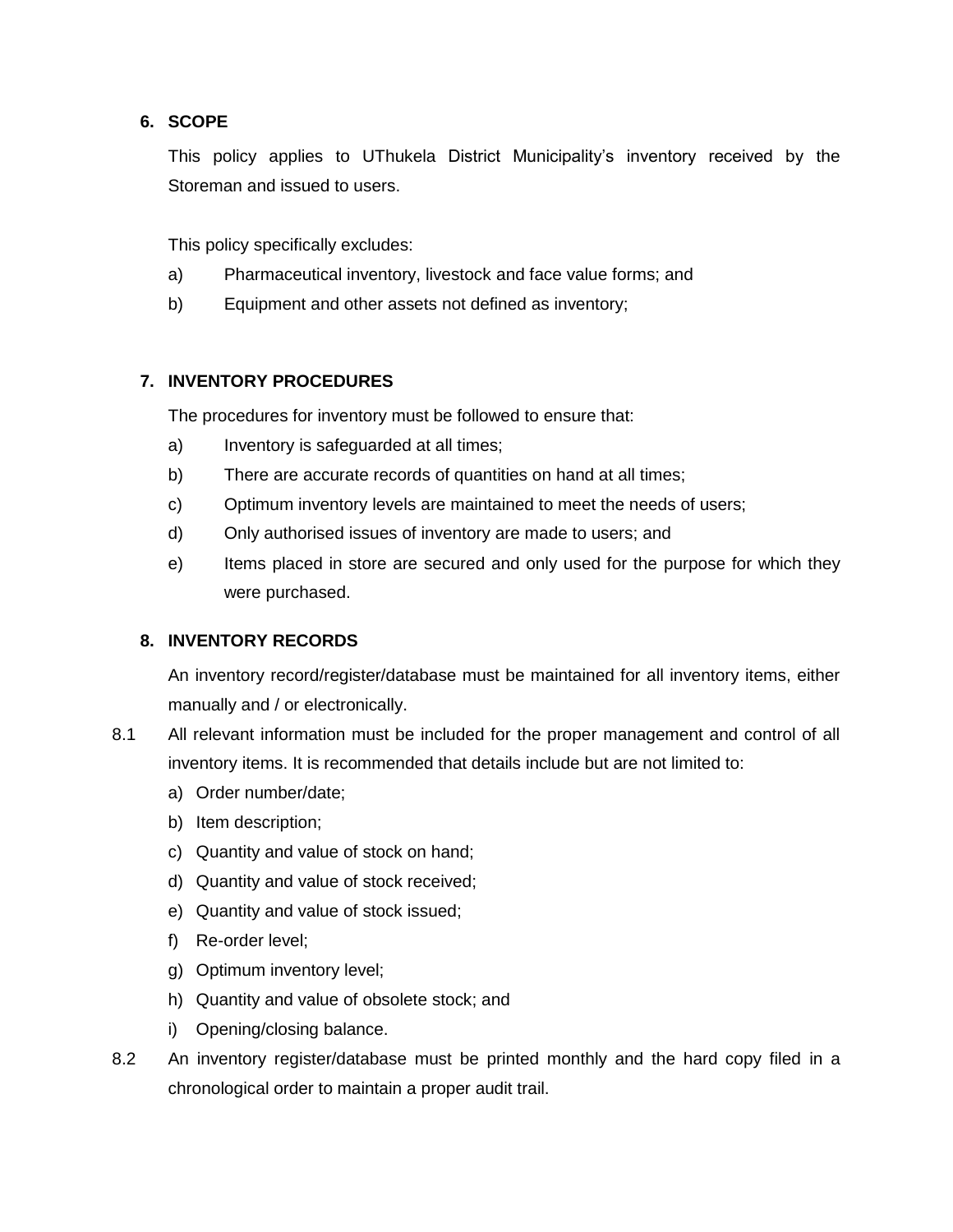#### **9. RECEIPT OF INVENTORY**

- 9.1 The quantity and quality of the inventory received from suppliers must be according to specifications and information on the order form.
- 9.2 The Storeman must compare the delivery note to the purchase order before accepting the goods.
- 9.3 The invoice or delivery note must match the supplier name and order number.
- 9.4 The Storeman must prepare the Goods Received Note to record all the inventory items ordered and in good condition
- 9.5 The Storeman must ensure that:
	- a) All delivery notes are signed by him/her and the driver
	- b) All incorrect delivery items are rejected and clearly identified on both copies of the delivery note; and
	- c) The supplier signs all amendments
- 9.6 The inventory received must be transferred to the secured store by the general worker with the signed Goods Received Note,
- 9.7 The inventories must be stored in their respective sections once they have been received
- 9.8 The inventory record/register/database or system must be updated on the day the goods are received, by the stores Clerk

#### **10. ISSUE OF INVENTORY**

- 10.1 Only the Storeman is authorised to issue inventory from the storeroom.
- 10.2 Inventory must only be issued in terms of the approved requisition form of the Municipality.
- 10.3 All requisition forms must be ruled off immediately below the last item to prevent items being added once the requisition is authorised by the responsibility manager.
- 10.4 The Storeman must prepare the Stock Issue Note once stock items to be issued have been picked up from the shelves
- 10.5 The official receiving the inventory must acknowledge the receipt of stock items requested, by signing the Stock Issue Note prepared by the Storeman.
- 10.6 Inventories must be issued and used for official purposes only.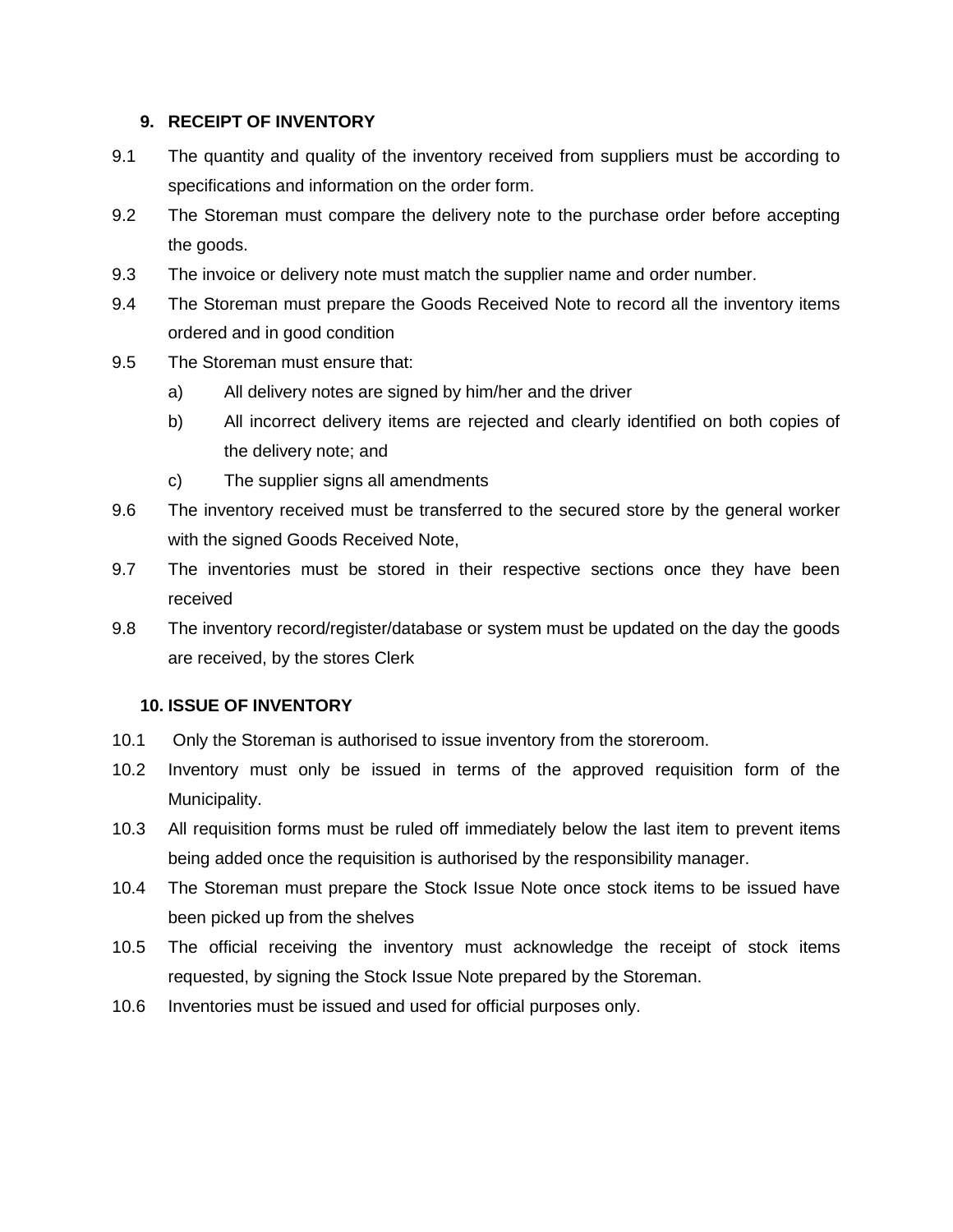#### **11. STORAGE OF INVENTORY**

- 11.1 Inventory must be stored in a secured, exclusive use area, under lock and key, furthermore the inventory must be insured in terms of the Risk Management Policy of the municipality.
- 11.2 The area must be used exclusively for the storage of inventory, with limited authorised access only.
- 11.3 Inventory must be positioned to facilitate efficient handling and checking.
- 11.4 All items must be stored separately, with proper segregation.
- 11.5 Inventory must be clearly labeled for easy identification. Inventory tag/bin cards or inventory labels may be used to identify each item and to aid in the physical verification of the items.

Details on bin cards should include the following:

- a) Order number;
- b) Quantity received;
- c) Date of receipt;
- d) Quantity issued;
- e) Date of issue;
- f) Maximum stock level;
- g) Re-order level;
- h) Re-order quantity;
- i) Closing stock; and
- j) Any other relevant information.
- 11.6 Where possible, all items of the same type and reference must be stored together as per the description on the inventory records.
- 11.7 Items with limited shelf life must be rotated on a first in first out basis, to reduce the occurrence of expired or obsolete stocks.
- 11.8 Due diligence and care must be exercised to prevent damage of, or deterioration of inventory.
- 11.9 Due regard must be given to any safety standards which may apply to the storage of certain inventories.
- 11.10 Steps must be taken to ensure safe custody of items, including precautions against loss or theft.
- 11.11 The Storeman or Delegated Official responsible for the custody and care of inventory must ensure that in his/her absence such items, where applicable, are securely stored.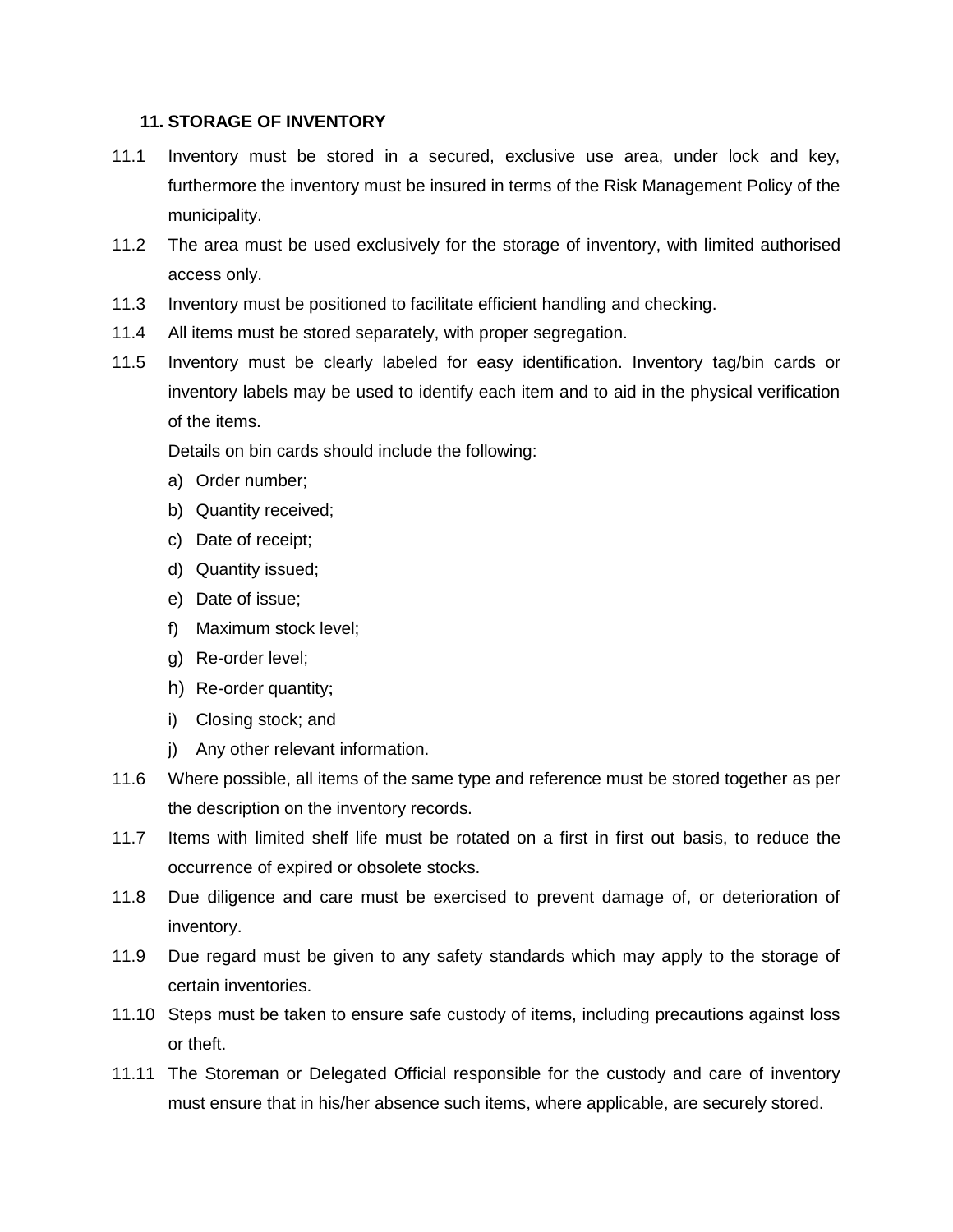- 11.12 The responsibility for the custody of the storeroom keys must be allocated by the delegated authority to an official who is accountable for its use.
- 11.13 No unauthorised persons/officials shall obtain entry to premises, buildings or containers where inventory is kept, unless accompanied by the responsible official.
- 11.14 Whenever a change in the Storeman occurs, an inventory count must be conducted.
- 11.15 An independent official shall be nominated in writing by the delegated authority to assist the official handing and taking over with the checking of the inventory and any discrepancies.
- 11.16 Should the above not be complied with, the official taking over shall be liable for any discrepancies.
- 11.17 A handing-over certificate, must be completed by the handing and taking over officials and a copy retained for record purposes.
- 11.18 The following fire protection precautions must be adhered to:
	- a) Inventories of an inflammable or dangerous nature shall be stored and handled in such a manner that persons or property are not endangered and in compliance with the requirements of any local authority;
	- b) The area must be clearly signposted; and
	- c) Fire extinguishing equipment must be placed in the area where inventories are held and must be serviced.

## **12. ORDERING OF INVENTORY**

- 12.1 Each department must set its own Inventory reorder levels for all items in consultation with the CFO, the inventory levels must indicate the minimum and maximum inventory that can be maintained.
- 12.2 Due diligence and care shall be exercised in identifying low value and high value items of inventory
- 12.3 Minimum inventory level of high value items shall be ordered, any maximum order shall be based on specific requirement/need in order to avoid large amount of cash tied up on inventory.
- 12.4 A reorder listing should be printed by Storeman and reviewed weekly by the Logistics officer.
- 12.5 The Storeman must use the listing as a primary source of information to complete the purchasing requisition form.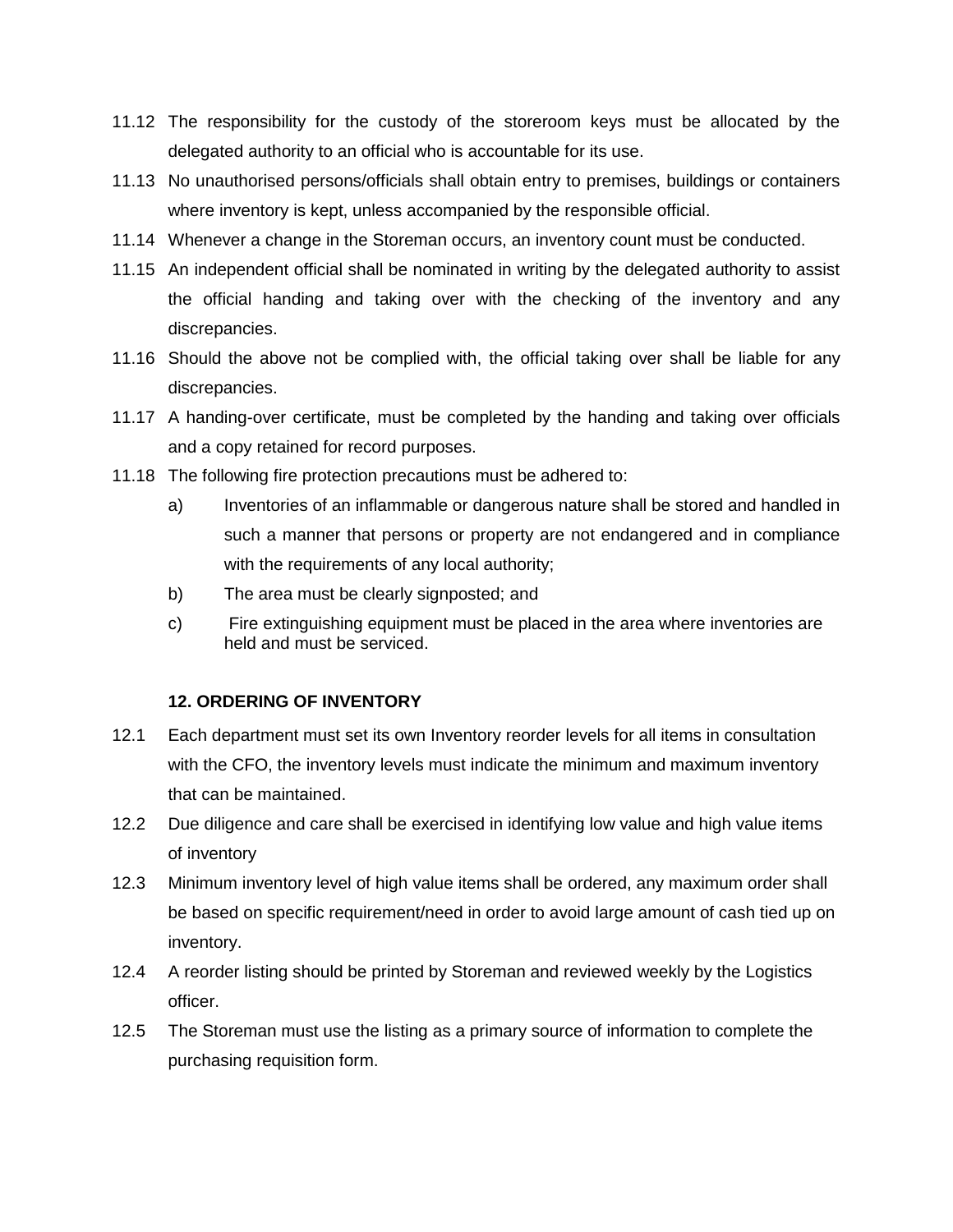- 12.6 The purchasing requisition form must be completed in duplicate, with one copy kept in the requisition book and an original copy forwarded to the procurement section.
- 12.7 A copy of the purchase order form will then be forwarded by the procurement department to the receiving department, for the receiving storeman to match with goods delivery note once goods are delivered.
- 12.8 Orders must thereafter be filed in date sequence.
- 12.9 This file must form the basis for follow up of orders and for matching goods that are delivered to inventory department.
- 12.10 The orders file should be reviewed weekly by the Supply chain Manager and any orders, which have not been delivered as per the agreement with the buyer, must be followed up immediately.

### **13. OBSOLETE INVENTORY**

- 13.1 The preparatory work for the disposal of obsolete inventory must be undertaken by the Storeman and verified by the Supply Chain Manager.
- 13.2 The Accounting Officer or delegated authority must convene a Disposal Committee for the disposal of obsolete inventory.
- 13.3 The Disposal Committee should consist of at least three officials, one of whom must act as the chairperson.
- 13.4 The delegated authority may approve the write-off of inventory, if satisfied that:
	- a) The inventory has expired and is redundant;
	- b) The inventory is of a specialised nature and has become outdated due to the introduction of upgraded and more effective products;
	- c) The inventory cannot be used for the purpose for which it was originally intended; or
	- d) The inventory has been damaged and is rendered useless.
- 13.5 All disposed of items must be updated in the inventory records/register/database for the purposes of proper management and control.

#### **14. REPORTING**

- 14.1 A report must be submitted at least quarterly to the Chief Financial Officer and/or the Responsibility Manager detailing the following:
	- a) Any inventory shortages or surpluses and the reasons for such;
	- b) Any inventory deficits proposed to be written-off; and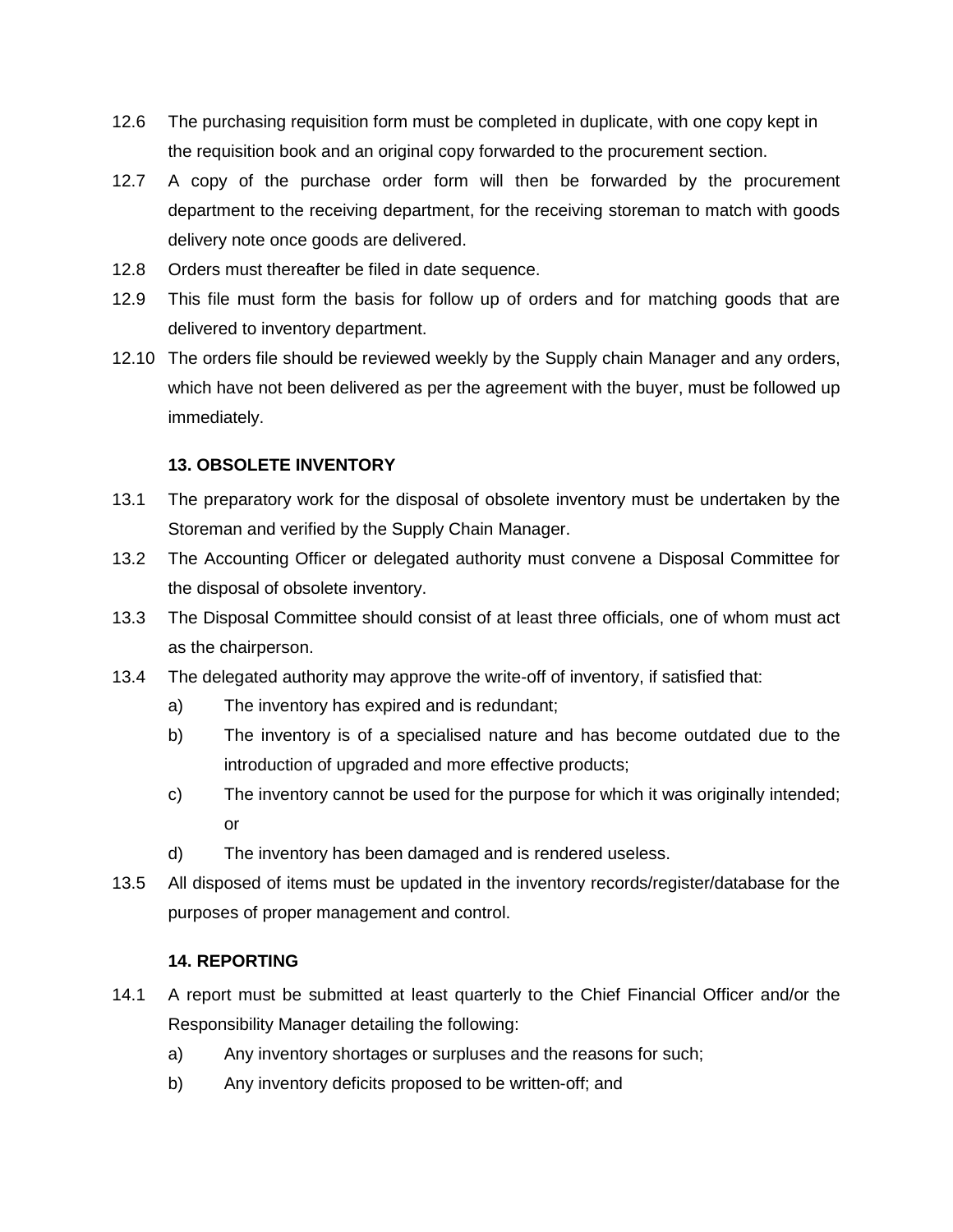- c) Any obsolete inventory items.
- 14.2 Inventories purchased during the financial year must be disclosed at cost in the disclosure notes of the Annual Financial Statements of the Municipality.
- 14.3 In terms of GRAP the financial statements shall disclose:
	- a) The accounting policies adopted in measuring inventories, including the cost formula used,
	- b) The total carrying amount of inventories and the carrying amount in classifications appropriate to the entity,
	- c) The carrying amount of inventories carried at fair value less costs to sell,
	- d) The amount of inventories recognized as an expense during the period,
	- e) The amount of any write-down of inventories recognized as an expense in the period in accordance with paragraph .43,
	- f) The amount of any reversal of any write-down that is recognized as a reduction in the amount of inventories recognized as an expense in the period in accordance with paragraph .43,
	- g) The circumstances or events that led to the reversal of a write-down of inventories in accordance with paragraph .43,
	- h) The carrying amount of inventories pledged as security for liabilities.

#### **15. MONITORING AND EVALUATION**

The Chief Financial Officer through the Supply chain manager must monitor the implementation of the policy on a regular basis, provided that this policy may be reviewed and amended from time to time as and when the need arises.

#### **16. EFFECTIVE DATE.**

This policy will be effective from 1 July 2019.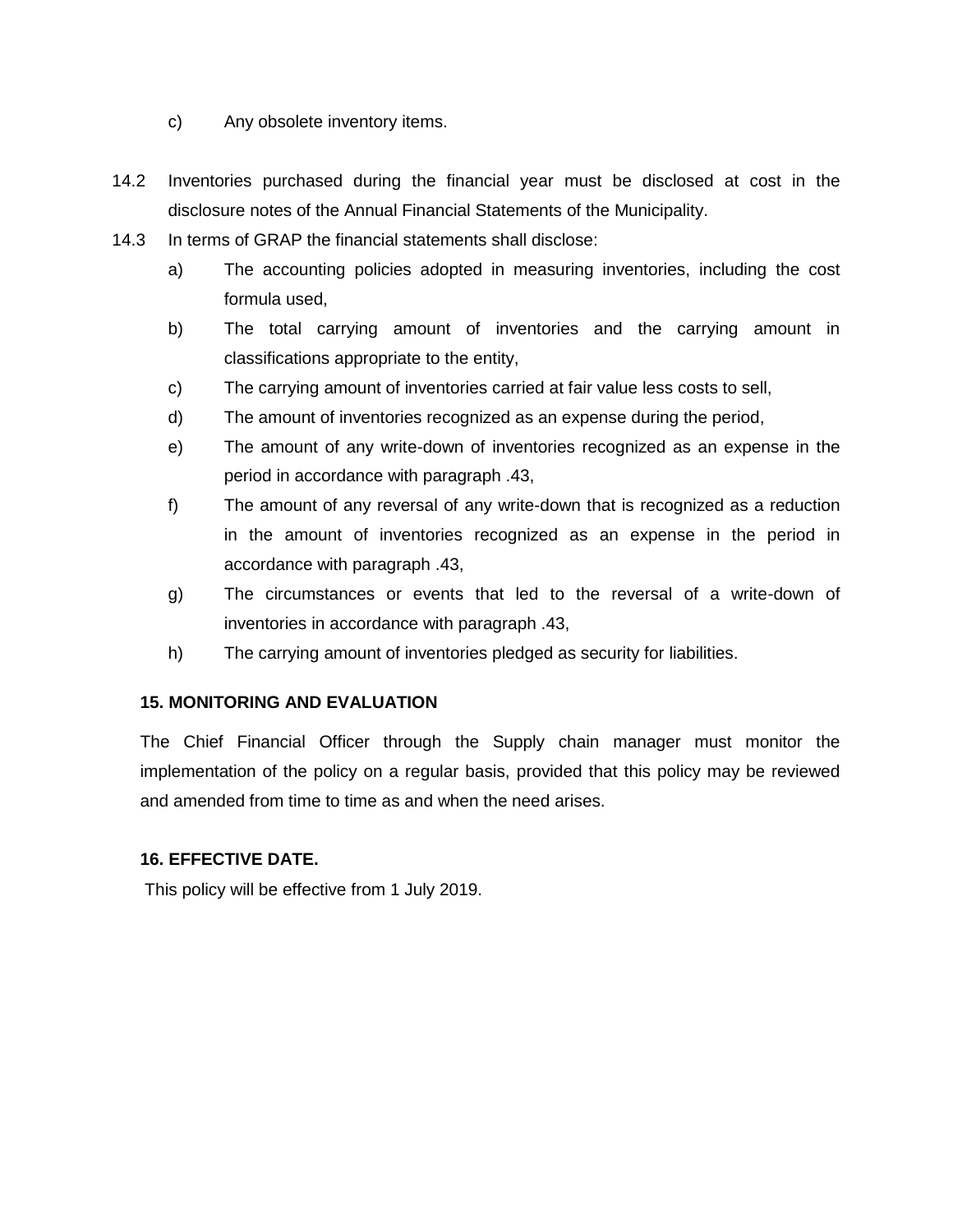# **ANNEXURE A:**

## **PROCEDURES FOR ORDERING, RECEIPT, MAINTENANCE, ISSUING AND DISPOSAL OF STOCK**

| NO. | <b>PROCEDURE</b>                                                                                                                                                                                                                                                                                                                                     | <b>FREQUENCY</b> |
|-----|------------------------------------------------------------------------------------------------------------------------------------------------------------------------------------------------------------------------------------------------------------------------------------------------------------------------------------------------------|------------------|
| 1.  | <b>Ordering of Inventory:</b>                                                                                                                                                                                                                                                                                                                        |                  |
| 1.1 | Stores reorder levels must be set for all items by the CFO<br>which will be as follows:                                                                                                                                                                                                                                                              | On going         |
|     | Reorder Level<br>٠<br>Maximum Level<br>٠<br>Minimum Level<br>$\bullet$<br><b>Emergency Level</b><br>٠                                                                                                                                                                                                                                                |                  |
| 1.2 | A reorder listing should be printed weekly and reviewed by<br>the stores officer before the requisition is filled in.                                                                                                                                                                                                                                | On going         |
| 1.3 | The Storeman:                                                                                                                                                                                                                                                                                                                                        | On going         |
|     | Must use the listing as a primary source of information<br>٠<br>to complete the purchase requisition; and<br>Physical inspection of stock on shelves shall be<br>$\bullet$<br>conducted before the requisition is filled in<br>Should also consult the Water Technical Departments<br>$\bullet$<br>about inventory required for planned maintenance. |                  |
| 1.4 | The purchase requisition must be completed in duplicate,<br>with one copy kept in the requisition book and an original<br>copy forwarded to the buying section.                                                                                                                                                                                      | On going         |
| 1.5 | A copy of the purchase order form will then be forwarded by<br>the buying section to the stores section.                                                                                                                                                                                                                                             | On going         |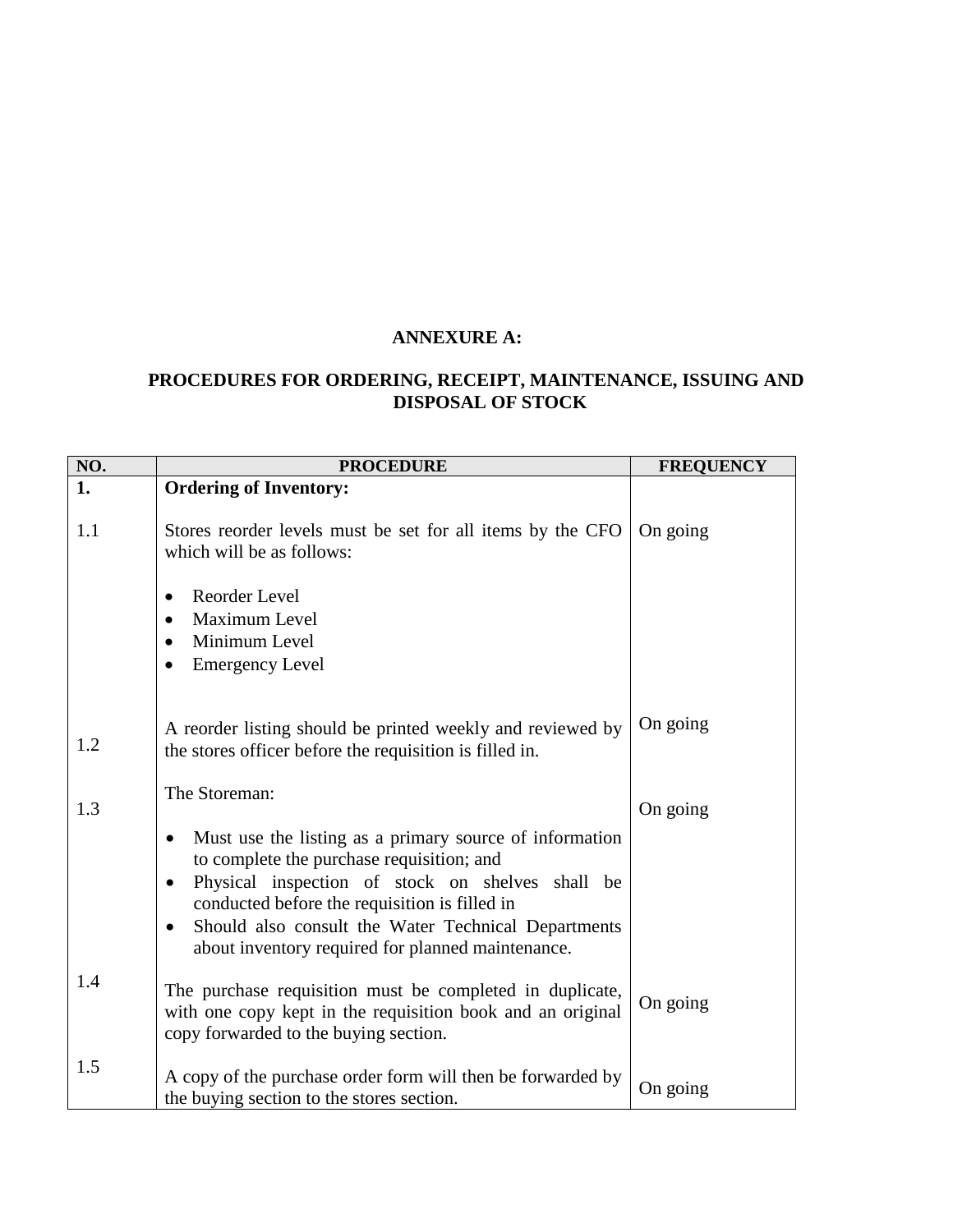| NO. | <b>PROCEDURE</b>                                                                                                                                                                                                                                                 | <b>FREQUENCY</b> |
|-----|------------------------------------------------------------------------------------------------------------------------------------------------------------------------------------------------------------------------------------------------------------------|------------------|
| 1.6 | The order must be matched to the requisition copy to verify<br>that the correct quantities and correct items have been<br>ordered.                                                                                                                               | On going         |
| 1.7 | Orders must thereafter be filed in date sequence.                                                                                                                                                                                                                | On going         |
| 1.8 | This file must form the basis for follow up of orders and for<br>matching goods that are delivered to stores                                                                                                                                                     | On going         |
| 1.9 | The orders file should be reviewed weekly by the Supply<br>chain Manager and any orders, which have not been<br>delivered as per the agreement with the buyer, must be<br>followed up immediately.                                                               | On going         |
| 2.  | <b>Receipt of Stock:</b>                                                                                                                                                                                                                                         |                  |
| 2.1 | Goods will be delivered to the receiving area where the<br>documentation will be recorded and then forwarded to the<br>Storeman.                                                                                                                                 | On going         |
| 2.2 | The receiving official must match the delivery note to the<br>purchase order, and fill out a pre-numbered goods received<br>slip.                                                                                                                                | On going         |
| 2.3 | The Stores Controller / Storeman must compare the delivery<br>note to the relevant order before accepting the goods.                                                                                                                                             | On going         |
| 2.4 | The goods received Slip must be signed by the Stores<br>Controller / Store-man as proof of acceptance of the goods.                                                                                                                                              | On going         |
| 2.5 | A computerised Goods Received Note or Stores Issue   On going<br>Requisition which reflects full particulars of receipts and<br>issues must be maintained by the Stores Controller / Store-<br>man and updated immediately when goods are received or<br>issued. |                  |
| 2.6 | Goods that are unused after the completion of the work or<br>the fulfilment of the purpose for which they were issued,<br>must be returned to the store and must be included in stock.                                                                           | Periodically     |
| 2.7 | Goods Returned Note shall be filled in if stock is returned by<br>the department to the warehouse. The Goods Returned Note<br>shall be prepared by the Responsible Official and signed by<br>the Responsible Manager                                             | Periodically     |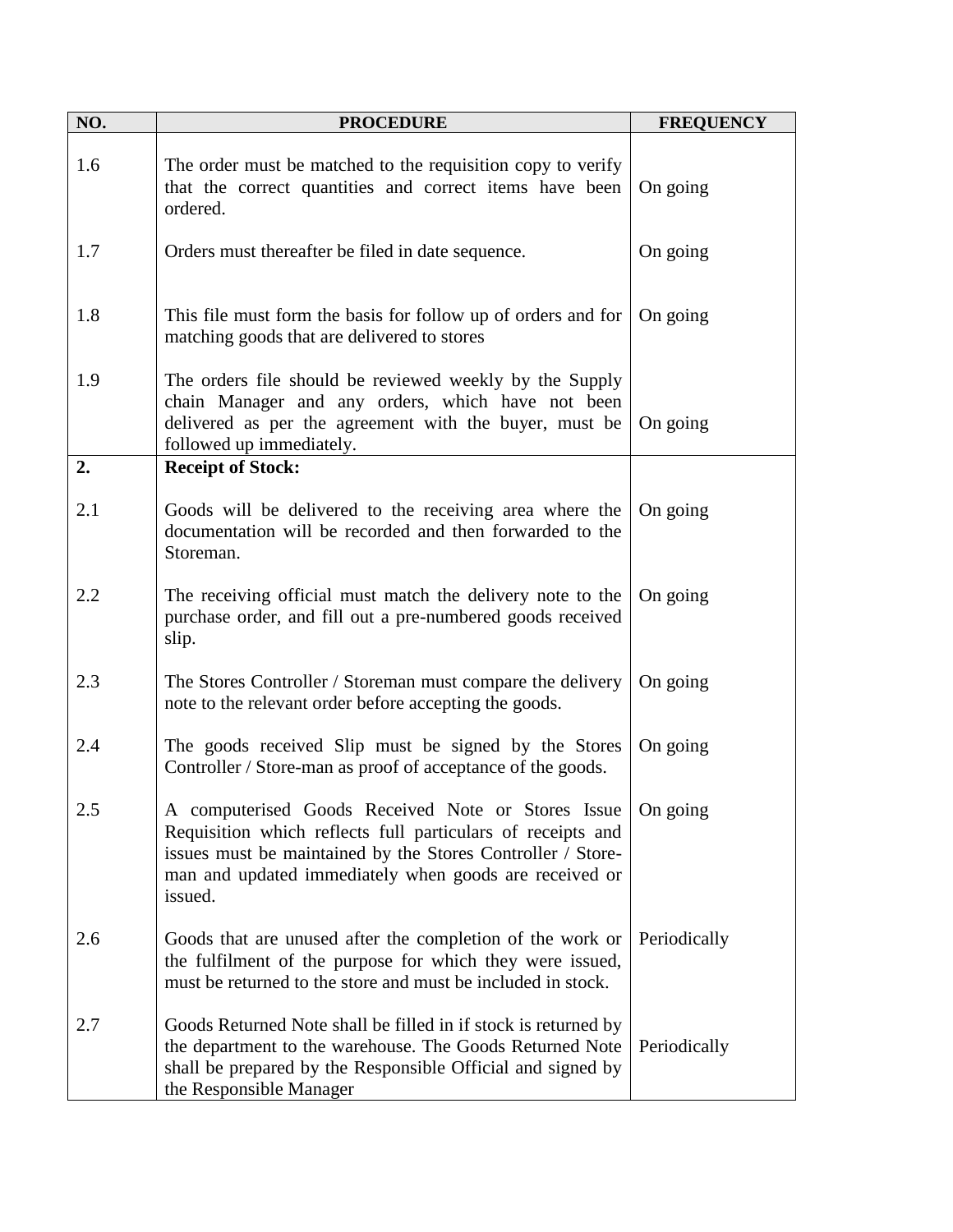| NO.   | <b>PROCEDURE</b>                                                                                                                                                                                                                                                        | <b>FREQUENCY</b> |
|-------|-------------------------------------------------------------------------------------------------------------------------------------------------------------------------------------------------------------------------------------------------------------------------|------------------|
| 2.8   | shall acknowledge the receipt of goods from<br>The Storeman<br>the department by signing the Goods Returned Note                                                                                                                                                        | Periodically     |
| 3.    | <b>Maintenance of Stores:</b>                                                                                                                                                                                                                                           |                  |
| 3.1.  | Inventory and equipment belonging to the Council must be<br>clearly marked/ bar-coded as such, to indicate ownership.                                                                                                                                                   | On going         |
| 3.2   | Inventory belonging to the Council shall be kept in a place<br>approved of by the CFO, subject to the conditions he or she<br>determines.                                                                                                                               | On going         |
| 3.3   | No section shall carry inventory in excess of its normal<br>requirements, as may be determined by the CFO.                                                                                                                                                              | On going         |
| 3.4   | The CFO shall ensure that at least once every financial year,<br>stock-taking of all stores of the Council takes place as<br>follows:                                                                                                                                   | On going         |
| 3.4.1 | The financial year-end stock take will take place on the last<br>day of the financial year or as close to that date as possible.                                                                                                                                        | Annually         |
| 3.4.2 | All Heads of Sections and the Council's external auditors<br>must be notified of the date of the annual year end stock<br>take.                                                                                                                                         | Annually         |
| 3.4.3 | Stores must be closed at noon the day before stock take. A<br>notice to this effect must be prominently displayed on the<br>stores notice board.                                                                                                                        | Annually         |
| 3.4.4 | In the case of an emergency, stock items may only be issued<br>on the explicit authority of the Supply Chain Manager.                                                                                                                                                   | On going         |
| 3.4.5 | Prior to stock take, the Supply Chain Manager must ensure<br>that all transactions up to the date of stock take, have been<br>recorded. All goods received notes, requisition issues and<br>goods returned notes should be captured onto the stores<br>computer system. | Annually         |
| 3.4.6 | An official delegated the responsibility, shall make available<br>stock take listing sheets to auditors for recording the<br>physical count figures.                                                                                                                    | Annually         |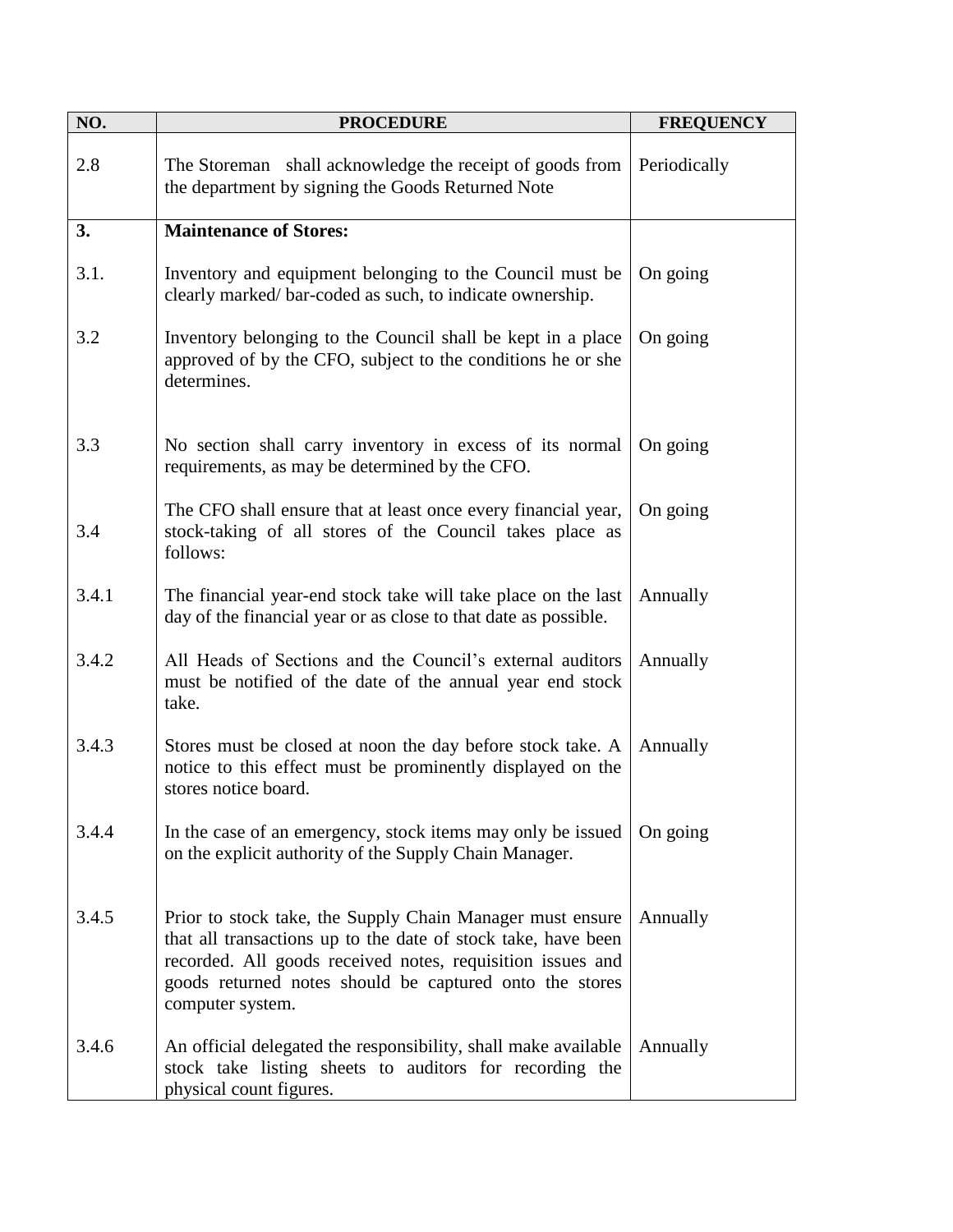| NO.    | <b>PROCEDURE</b>                                                                                                                                                                                                                      | <b>FREQUENCY</b> |
|--------|---------------------------------------------------------------------------------------------------------------------------------------------------------------------------------------------------------------------------------------|------------------|
| 3.4.7  | Stock items must be counted in an orderly fashion from one<br>end to the other, using the two count method by a store-man<br>and by persons not dealing with stock on a regular basis.                                                | Quarterly        |
| 3.4.8  | Stock that has been drawn for use at a later date should be<br>included in the stock-count and not expensed. Consumables<br>should also be included in the stock-count and not expensed.                                              | Quarterly        |
| 3.4.9  | After each item is counted, they must be marked with a<br>sticker to indicate that they have been counted.                                                                                                                            | Quarterly        |
| 3.4.10 | After each item is counted, the total must be entered onto the<br>stock sheets.                                                                                                                                                       | Quarterly        |
| 3.4.11 | Stock sheets must be signed by counters and checkers.                                                                                                                                                                                 | Quarterly        |
| 3.4.12 | On completion of the count, all stock sheets must be handed<br>to the Supply Chain Manager.                                                                                                                                           | Quarterly        |
| 3.4.13 | Physical count figures will be verified to the computerised<br>listing. The Stock Controller should not be involved in any<br>aspect of this verification.                                                                            | Quarterly        |
| 3.4.14 | Should any discrepancies arise, a recount of the product is<br>done, and the requisition entries are re-checked.                                                                                                                      | On going         |
| 3.4.15 | All write-offs of obsolete or damaged stock should be<br>authorised by the CFO.                                                                                                                                                       | Annually         |
| 3.4.16 | The Supply Chain Manager shall submit a report stating the<br>quantity and value of any surplus or shortage of stores<br>revealed by the stock-take, together with the possible<br>reasons for this.                                  | Quarterly        |
| 3.4.17 | The CFO shall then report such surpluses and shortfalls to<br>the Council for further steps to be taken, if necessary.                                                                                                                | Annually         |
| 3.5    | A thorough internal control system must be established by<br>the CFO to ensure that when a change of officials<br>and equipment takes place,<br>responsible for<br>stores<br>accountability with regard to losses and deficits can be | On going         |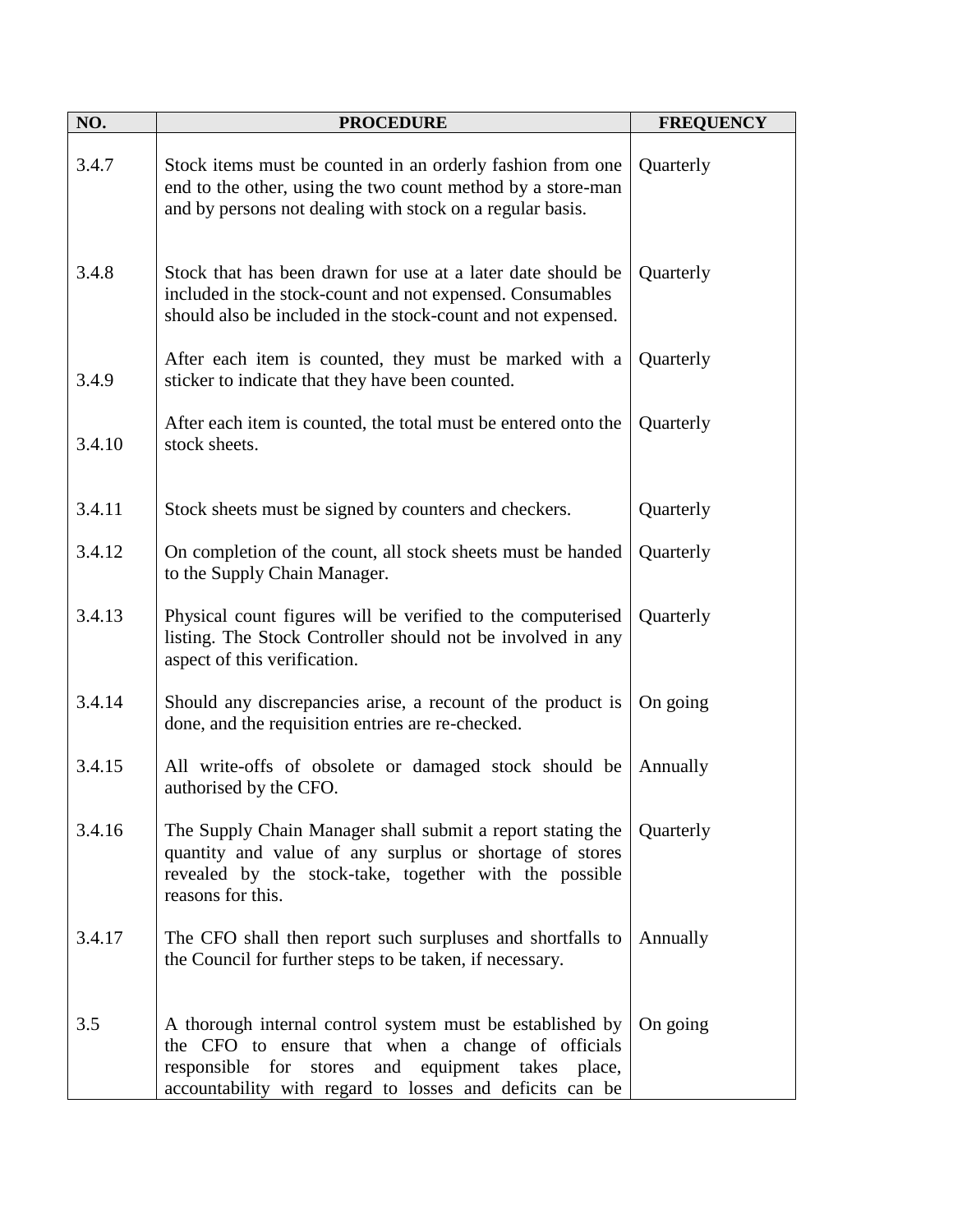| NO.  | <b>PROCEDURE</b>                                                                                                                                                                         | <b>FREQUENCY</b> |
|------|------------------------------------------------------------------------------------------------------------------------------------------------------------------------------------------|------------------|
|      | clearly established.                                                                                                                                                                     |                  |
| 4.   | <b>Issue of Stock:</b>                                                                                                                                                                   |                  |
| 4.1  | Only the Storeman are authorized to issue goods from the<br>General stores.                                                                                                              | On going         |
| 4.2  | Goods should only be issued in terms of a properly<br>authorised requisition form.                                                                                                       | On going         |
| 4.3  | Specimen signatures of all persons authorized to sign<br>requisitions shall be supplied to the storeman.                                                                                 | On going         |
| 4.4  | If the signature is not of an authorised official, the<br>requisition should be sent back to the respective section.                                                                     | On going         |
| 4.5  | The stores officer must verify that the correct vote is entered<br>on the requisition for the type of goods requested and that<br>there is sufficient budget provision against the vote. | On going         |
| 4.6  | A Stock Issue Note must then be completed in duplicate.<br>Control of the issue book is the responsibility of the<br>Storeman                                                            | On going         |
| 4.7  | The Storeman and recipient of goods must agree that the<br>goods requisitioned, agree to the goods drawn from stores,<br>which is consistent with the Stock Issue Note.                  | On going         |
| 4.8  | The recipient must sign the issues note/book as evidence that<br>the goods stated on the issue note, have been received.                                                                 | On going         |
| 4.9  | Once the stores have been issued, the requisition is captured<br>into the computer system and updated by the data capture<br>clerk.                                                      | On going         |
| 4.10 | The issue note and the requisition must be filed in sequential<br>order.                                                                                                                 | On going         |
|      |                                                                                                                                                                                          |                  |
| 5.   | <b>Disposal of Goods:</b>                                                                                                                                                                |                  |
| 5.1  | The CFO must furnish the Council with a list of goods to be<br>disposed of, together with the reasons for their disposal.                                                                | Periodically     |